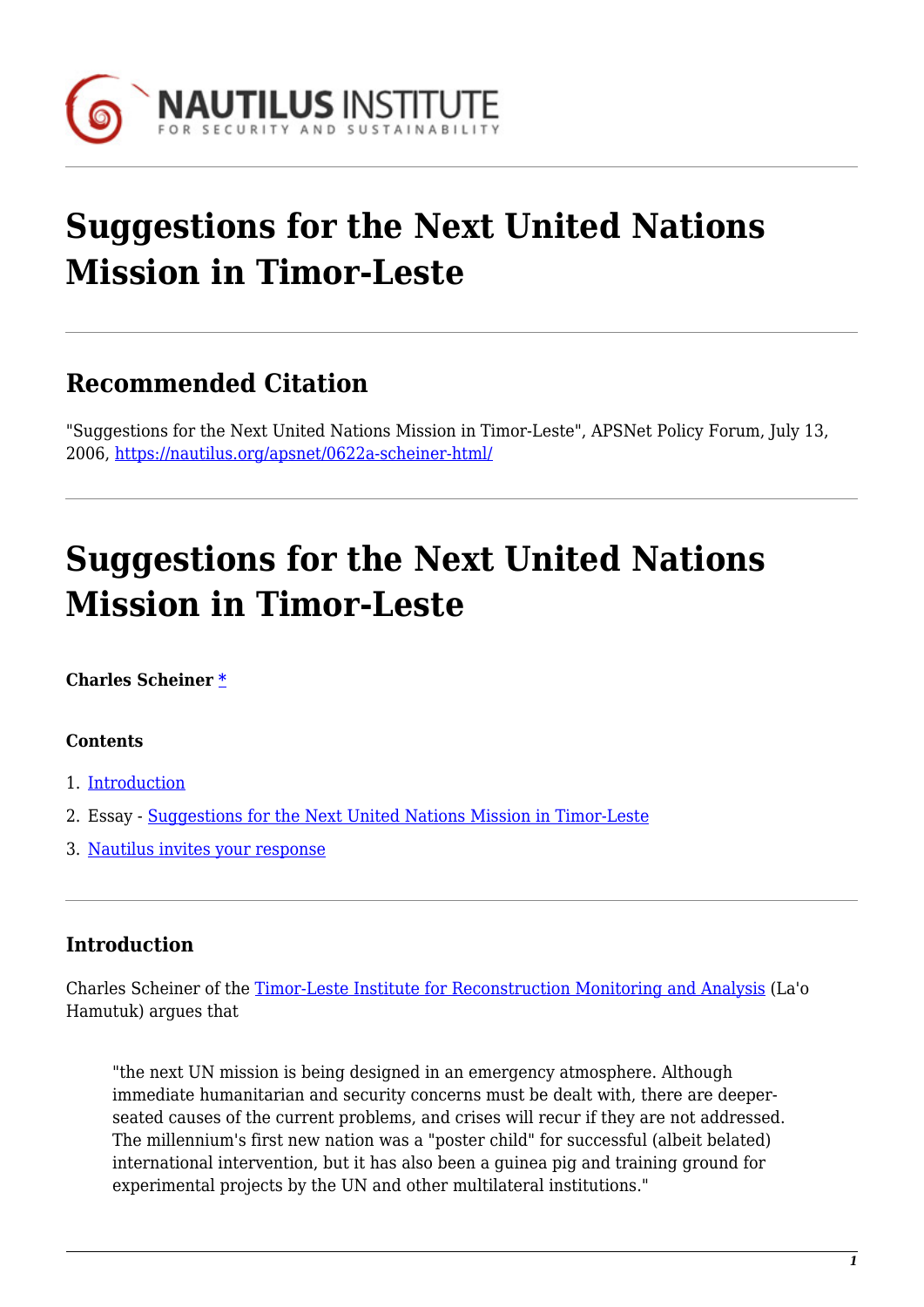Scheiner also says "we are particularly troubled by Australia's desire for exceptional status in the international community's involvement in Timor-Leste."

The views expressed in this article are those of the author and do not necessarily reflect the official policy or position of the Nautilus Institute. Readers should note that Nautilus seeks a diversity of views and opinions on contentious topics in order to identify common ground.

# **Essay - Suggestions for the Next United Nations Mission in Timor-Leste**

The Timor-Leste Institute for Reconstruction Monitoring and Analysis (La'o Hamutuk) has, together with others in Timor-Leste civil society, closely monitored and reported on activities of international institutions in Timor-Leste, including the United Nations, for the past six years. During this time, we have identified numerous problems with the mandates and operation of [UNTAET,](http://www.un.org/peace/etimor/etimor.htm) [UNMISET](http://www.un.org/Depts/dpko/missions/unmiset/index.html) and UNOTIL and have made many recommendations. We are informed and independent analysts, both Timorese and non-Timorese, based in Timor-Leste but without financial or official links to the UN or other international institutions. We believe this enables us to monitor independently and to have a broader view than many people within the UN system or development industry. As such, we have identified lessons not often noted by those constrained by organizational or cultural limitations.

This memorandum does not provide a comprehensive analysis or set of recommendations for how future international involvement in Timor-Leste should be designed. Rather, it discusses several vital or controversial issues that must be taken into account to improve the next UN Mission and ensure that it best serves the needs of the people of Timor-Leste. We hope that it is a helpful contribution to the debate, and look forward to ongoing dialogue and discussion.

#### **Sovereignty and respect**

Many diplomats over the last few weeks have referred to Timor-Leste as a "child" of the international community or the United Nations. Although we agree that the international community should continue to assist Timor-Leste's development as a sovereign member of the community of nations, we caution against the intrinsic paternalism of the parent-child analogy and relationship. As in human parenting, support for nation-building should heed Kahlil Gibran's advice to respect "their own thoughts" and "seek not to make them like you." [\[1\]](#page-8-0) In addition to recognizing the sovereignty of Timor-Leste's government, the international community should heed the needs and desires of its people.

<span id="page-1-0"></span>We are particularly troubled by Australia's desire for exceptional status in the international community's involvement in Timor-Leste. Australia's government repeatedly demonstrated its lack of respect for Timor-Leste's sovereign rights and the rule of law during negotiations over Timor Sea oil and gas reserves. More recently, Australia sent inappropriately trained soldiers and has only reluctantly coordinated its security personnel with other international contributors, preferring that they be under Australia's direct command. The Australian government has suggested that an Australian officer take control of Timor-Leste's national police for the foreseeable future. The United Nations must not endorse or accept involvement by Australia or any other nation except as a full partner in a multilateral United Nations force, under UN command.

During the past two weeks, we have received many reports of arrogant or racist actions by Australian military personnel in Timor-Leste. They have detained a prominent Timorese journalist, repeatedly slandered Timor-Leste's elected leaders, and abused alleged "Lorosa'e" people. In addition to failing to stop house burnings and other violence, Australian soldiers have aggressively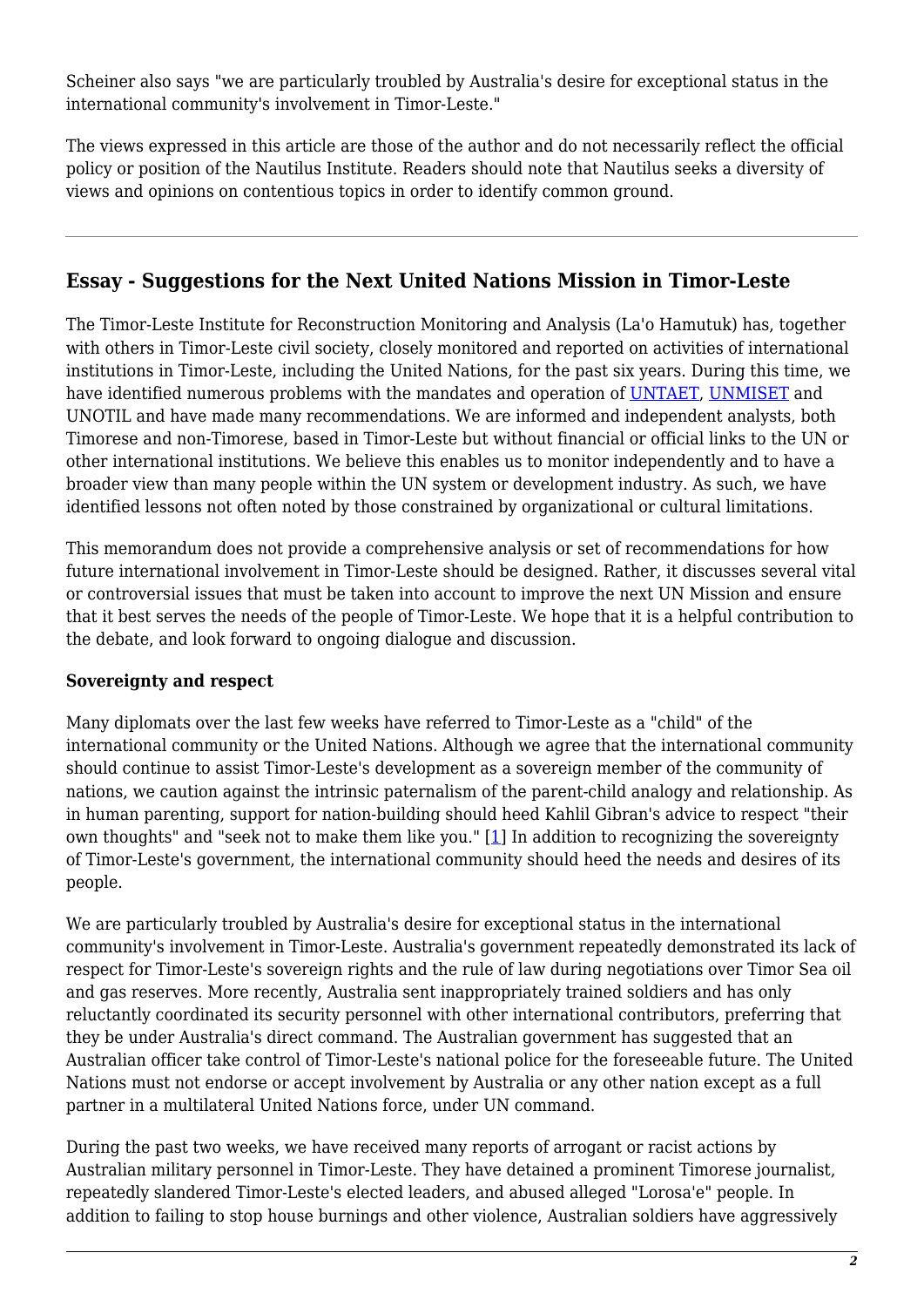broken into homes and terrorized their occupants, including Cuban doctors. Many in Australia's mainstream media vindictively attack Timor-Leste's Prime Minister, and decisions from Canberra reflect the bias which this creates among Australian citizens, soldiers and political leaders. If Timor-Leste is anyone's "child," it needs protection from this abusive would-be foster father who lives next door. There can be no excuse for allowing Australian soldiers or police to have a different command structure than other UN and international military, police and civilian personnel in Timor-Leste.

For the last four years, the Democratic Republic of Timor-Leste has been an independent, sovereign member of the community of nations. Consequently, any action by the United Nations or the international community in Timor-Leste must be undertaken with the cooperation of the legitimate government of that nation. Under Timor-Leste's Constitution, government officials and institutions continue to carry out their legal roles and responsibilities. The UN and other international agencies present in Timor-Leste must respect the decisions of that government, and coordinate with it at the national and District levels, as well as with other Timorese institutions. The legitimacy of the Democratic Republic of Timor Leste (RDTL) government does not evaporate because of rumors, allegations, vituperative slander, or paramilitary opposition.

However, if in the future Timor-Leste's government should lose its capacity to function or if the RDTL Constitution should be rendered ineffective by illegal or violent means, the United Nations must not become paralyzed. Rather, it should act in the interests of the people of Timor-Leste, providing humanitarian assistance, protecting human rights, and assisting in the restoration of peaceful, democratic rule. Timor-Leste is far from this point and we hope will never descend to it, but the UN should ensure that neither Australia nor any other domestic or foreign actor is allowed to subvert Timor-Leste's sovereignty and constitutional democracy.

#### **Staying the course**

Currently, there is widespread consensus that the United Nations withdrew from Timor-Leste prematurely. Many now understand that nation-building is difficult and takes time, and cannot be rushed or aborted to meet financial or political desires of Security Council member states.

<span id="page-2-0"></span>As the UN prepares to re-engage in Timor-Leste, it is crucial that the quality as well as the duration of the international presence there be evaluated and improved. If UNTAET [[2\]](#page-8-1) and UNMISET [\[3\]](#page-8-2) had lasted twice as many years, but used the same methods, personnel, projects and priorities, Timor-Leste might well have evolved into a crisis similar to the present one.

Over the last six years, the UN and other international institutions have learned much about nationbuilding. Timor-Leste, as the first sovereign transitional government undertaken by the United Nations, experienced many trial-and-error experiments. The people of Timor-Leste endured the consequences of a learning process which may benefit citizens of other emerging nations. Both the Timorese and the international community can gain some small satisfaction that there will now be a second chance. We hope that lessons learned since 1999 will be applied in Timor-Leste this time but even more we urge the United Nations and other international participants in this process to think outside the box and to make every effort not to repeat mistakes which stem from structural or political limitations of United Nations Missions. [[4](#page-8-3)] This time, let's get it right!

<span id="page-2-1"></span>In 2000, the UN Security Council adopted [Resolution 1325 on Women, Peace and Security](http://www.peacewomen.org/un/sc/1325.html). This recognizes the unique consequences of armed conflict on women, and the benefits of increased participation by women in peacekeeping, other UN operations and decision-making. As the UN designs its next mission in Timor-Leste, a gender perspective is essential, with more women involved at every level than there were in UNTAET, UNMISET and UNOTIL. Although nearly all of those directly responsible for the current crisis in Timor-Leste are male, women and children are suffering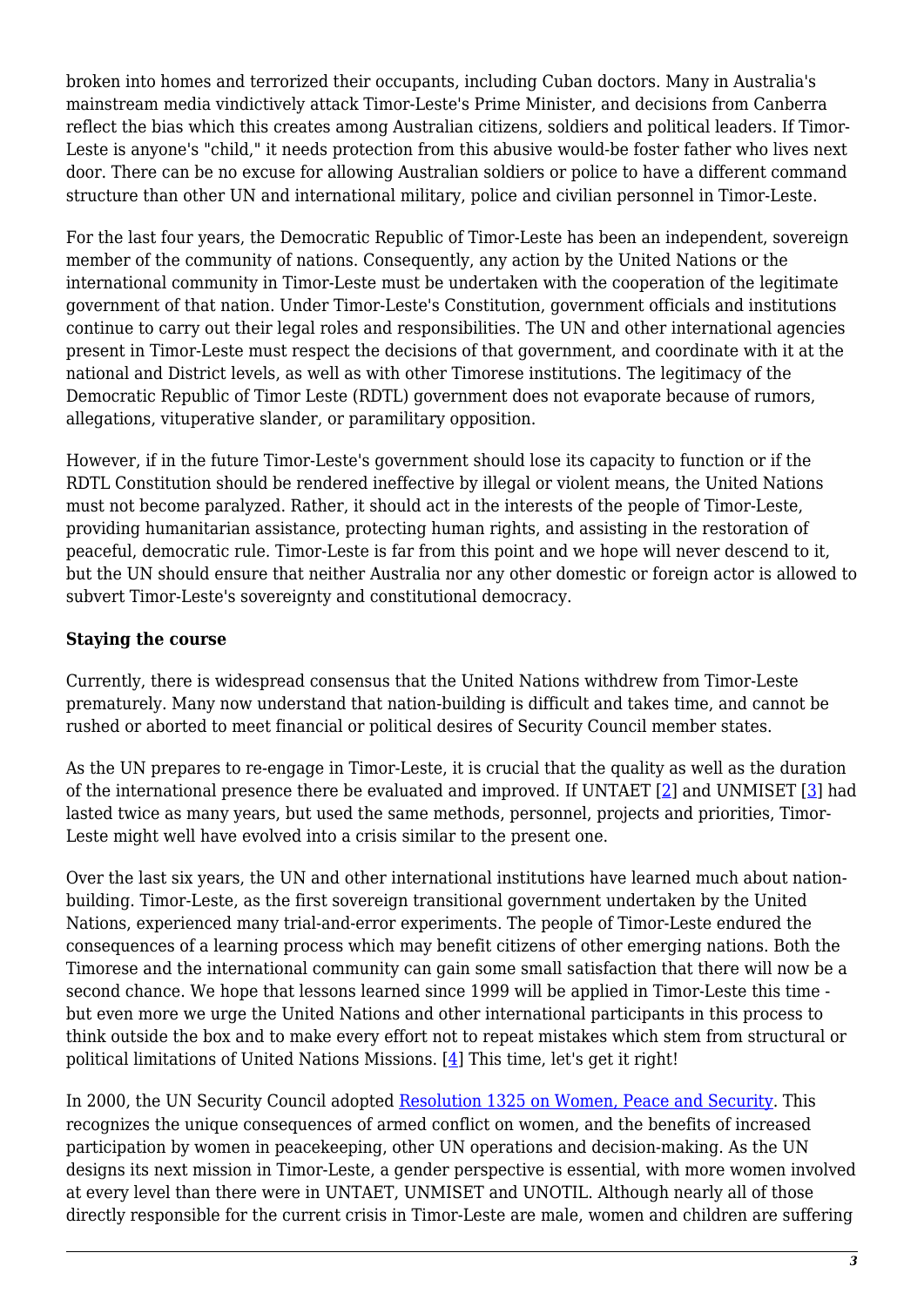the main burden of displacement from their homes.

The next UN mission is being designed in an emergency atmosphere. Although immediate humanitarian and security concerns must be dealt with, there are deeper-seated causes of the current problems, and crises will recur if they are not addressed. We hope that the UN will find ways to attend to these - economic development, broad civic education, trauma recovery, transparency, capacity-building and justice - in comprehensive and effective ways. As in UNTAET, security and emergency relief can be dealt with relatively quickly, but these more difficult issues should be the main foci of UN activities in Timor-Leste for the next several years.

The resurrected UN mission should be planned to last five years or more. Although international facilitation and support for the 2007 elections is important, the responsibility of the international community must not end with democratic, free and fair elections and the installation of the elected government. These are steps in the journey toward stability and constitutional democracy, not the final destination.

Over the past six years, UN Missions in Timor-Leste have been authorized one year or less at a time, with much frenetic attention given at the end of each period to the mission's renewal or transformation to its next incarnation. This process wastes valuable political and human energy and removes many of the best international personnel from Timor-Leste. As contracts near their end, UN staff and Volunteers begin looking for their next postings; the most capable and experienced people will find new jobs. The current month-by-month extension is the most vivid example of this problem that has plagued Timor-Leste since 2001. We strongly encourage the Security Council to give the new mission a mandate of at least two years, with a presumption of renewal rather than of termination when the time is up. The recent extension of [MINUSTAH](http://www.un.org/Depts/dpko/missions/minustah/) in Haiti [\[5\]](#page-8-4) contains the phrase "with the intention to renew for further periods," and a similar intention could be expressed for Timor-Leste if the Security Council is unwilling to authorize a mission longer than two years at this time.

#### <span id="page-3-0"></span>**Justice**

It is widely recognized that the government of Indonesia, the international community, and the government of Timor-Leste have failed to secure justice for crimes against humanity and other serious crimes committed during the 24-year illegal occupation of Timor-Leste by Indonesia, or even the small percentage of those crimes committed during the UN presence in 1999. This memo will not describe the prevailing impunity or the deep frustration felt by victims of these crimes over the lack of accountability. This has been well documented by many qualified observers, including in the reports of the UN [Commission of Experts](http://www.etan.org/etanpdf/pdf3/N0542617.pdf) [\[6\]](#page-8-5) and Timor-Leste's [Commission for Truth, Reception and](http://www.etan.org/news/2006/cavr.htm) [Reconciliation](http://www.etan.org/news/2006/cavr.htm) (CAVR). [\[7\]](#page-8-6) The CAVR's Final Report describes the legacy of the lack of justice for years of human rights violations: "Impunity has become entrenched" and "Respect for the rule of law and the organs of the state responsible for its administration, a fundamental pillar of ... nation building in Timor-Leste, will always be extremely fragile in this context."

<span id="page-3-2"></span><span id="page-3-1"></span>We concur and add that the repeated advocacy of "reconciliation" and "amnesty" by President Xanana Gusmao and other Timor-Leste leaders exacerbates this situation. However, most Timor-Leste leaders remember 24 years of serious crimes committed against their people, when the international community turned a deaf ear to their cries for help. We should not be surprised that Timor-Leste feels unable to single-handedly take up the burden for prosecuting crimes against humanity committed by Indonesian nationals acting on behalf of the Indonesian government. The international community has an unfinished obligation, and the primary responsibility should rest with the United Nations and not be left to RDTL's government. These were, after all, crimes against *humanity*.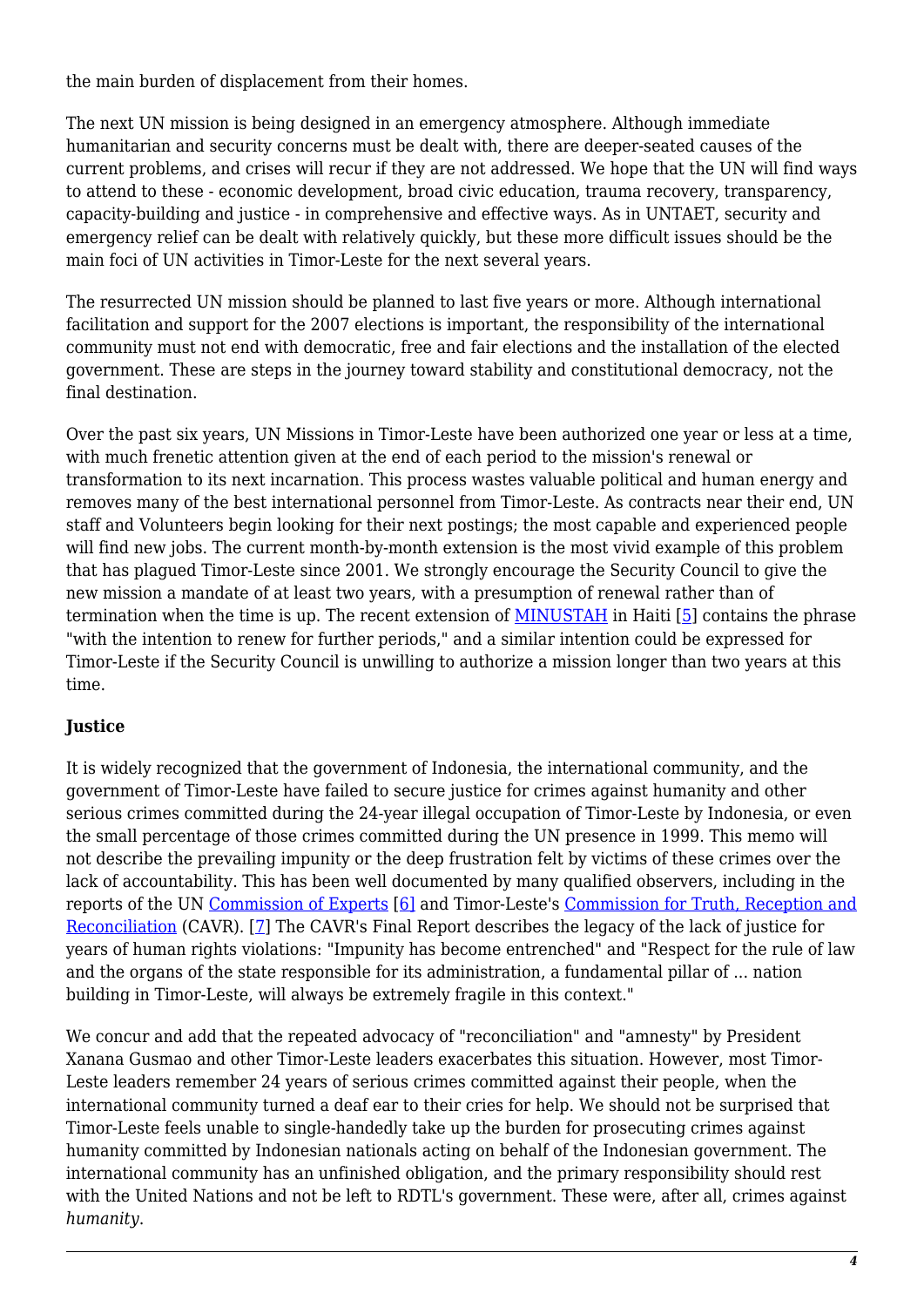Over the last few months, two consequences of the failure to provide justice have become manifest: perpetrators anticipate impunity for serious crimes, and victims, lacking confidence that the justice system will do its job, take matters into their own hands. The frequent inability of Timor-Leste's court system to deal with recent crimes is an obstacle, but the abandonment of justice responsibilities by UNTAET and its successors is the larger problem, and both should be addressed by the next UN Mission. Reconstructing the police force will deal with only part of Timor-Leste's security deficit. Until there is widespread confidence in the judicial system and the rule of law, Timor-Leste's peaceful and constitutional government will remain in danger, as some will resort to illegal or extra-constitutional processes to gain property or power.

<span id="page-4-1"></span><span id="page-4-0"></span>In addition to securing justice and establishing the rule of law for past and current crimes, the United Nations itself should set a better example. Status of Mission Agreements for UNTAET and UNMISET, which secretly granted UN personnel and contractors immunity from Timor-Leste laws, should not be perpetuated. The UN must commit itself to follow Timor-Leste's laws and to break the pattern exemplified by the UNTAET-approved illegal tax exemption given to the Amos W floating hotel [[8](#page-9-0)] and the lack of public accountability and transparency for violent demonstrations and police killings in Dili on 4 December 2002. [\[9\]](#page-9-1) Timor-Leste's government has also failed to publish its findings about this incident, but the United Nations should fulfill its responsibility to transparency, because UN police were largely responsible for National Police of Timor Leste (PNTL) at that time. One legacy of the lack of information and accountability for 4 December is that people have little faith in the commissions formed by the RDTL government to investigate charges of discrimination within F-FDTL and the events of 29 April. The new international commission researching the April and May violent incidents must set a better precedent.

#### **Security forces**

The design and creation of the Falintil-FDTL military force during UNTAET were heavily influenced by the Kings College study and other international advice. Among the major considerations were providing dignified employment to FALINTIL veterans and deterring militia incursions from West Timor. In 1999, this latter concern had caused the CNRT to abandon its view that Timor-Leste did not need a military force, opting instead for an army and future navy to provide external security. However, the border with West Timor was to remain under police jurisdiction, provided that Indonesia also demilitarized the border.

Since Indonesia has officially accepted Timor-Leste's sovereignty and most of the Indonesian military is increasingly under government control, Timor-Leste's reconciliation efforts with Jakarta have substantially reduced the security threat from the north or west. Any threat from Timor-Leste's other neighbor, Australia, will be dealt with by diplomacy rather than military combat. Hence the F-FDTL, with no clear purpose and no apparent enemies, is left looking for something to do, resenting the clearer mission and greater resources of the police, creating intelligence units to find enemies, and occasionally taking on unauthorized or unconstitutional internal security functions. Short-term decisions made by UNTAET, CNRT, and the Constituent Assembly may have contributed to a long-term nightmare. [[10](#page-9-2)]

<span id="page-4-2"></span>Many F-FDTL soldiers, including all of its higher-level officers, developed their military experience as part of the underground guerilla resistance during the Indonesian occupation. As such, they are used to taking initiative in a highly-decentralized structure, operating secretly and independently, distributing weapons clandestinely from black-market sources. Distinctions between soldiers and civilians were blurred, as individuals alternated between the armed resistance and the civilian underground, often assuming multiple roles. Although these tactics and skills are essential for a guerilla resistance, they are anathema to a defense force commanded by an elected civilian government. As new recruits without guerilla experience are added to the force, the intrinsic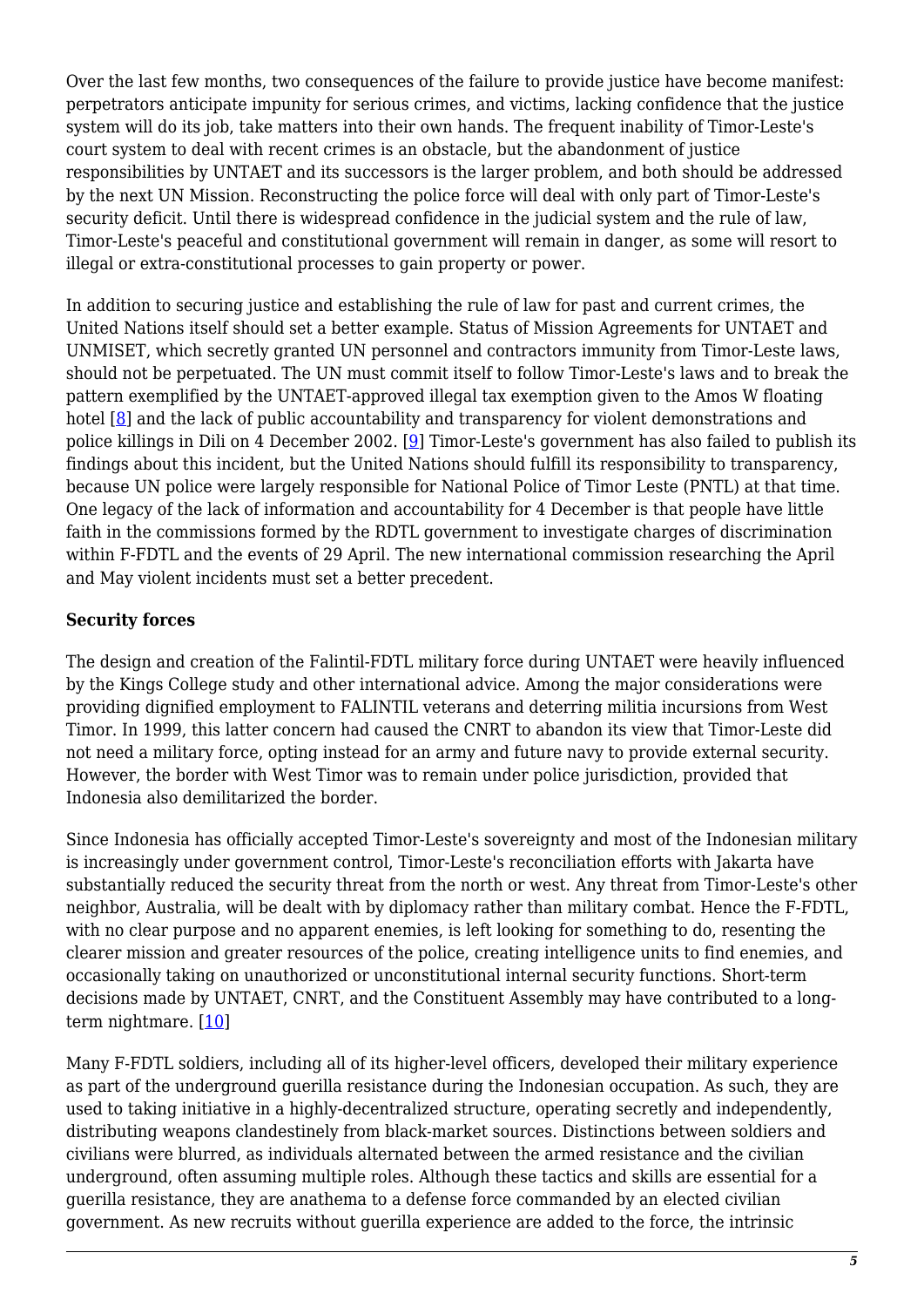contradictions become increasingly unstable.

<span id="page-5-0"></span>During the last few years, F-FDTL has received training and weapons from a variety of international sources, but this support did not adequately address the historical and internal inconsistencies with F-FDTL's stated mission. Furthermore, since F-FDTL has no constitutional role in internal security, [[11\]](#page-9-3) training did not prepare them to interact with the civilian population, respect human rights, use firearms appropriately, coordinate with PNTL or perform policing tasks. The disastrous results became apparent on 28 April and 25 May 2006, although many informed observers and Timorese citizens were aware of them long before. It's a sad irony that Falintil virtually never killed Indonesian noncombatants during 24 years of resistance to military occupation, but after four years of independence and international training they have turned their guns on their compatriots.

In addition to publishing a thorough report on these incidents, the RDTL government, together with the next UN Mission and other international advisors, should give careful thought to the role of military forces in Timor-Leste's future. This should be planned for the long-term, focused on the needs of the nation rather than historical inertia, rivalries or role models. There are better ways to honor the heroes of Timor-Leste's liberation than preparing them to fight a war they have already won and which will never happen again.

<span id="page-5-1"></span>Some have proposed that Timor-Leste's military include a battalion to serve on UN peacekeeping missions in other countries. We do not believe that this makes sense at this time, as most developing countries which lend their armies to the UN do it to bring revenues into their government budget. Since Timor-Leste is blessed with petroleum reserves, it does not need money from exporting its military forces. [[12](#page-9-4)] Rather, their human capital is needed in Timor-Leste, and their skills and commitment to the nation should be utilized in ways which assist the development of Timor-Leste's economy, infrastructure and long-term future, honor the veterans, and provide them with employment and income.

Other suggested future roles for the F-FDTL include functions usually done by civilians, such as public works and natural disaster relief. The continuation of Timor-Leste's military force, and the revision of its responsibilities, are serious decisions which require deep discussion and consultation at all levels of society over an extended period of time. Since most of the proposed future roles do not involve combat, training during the discussion period can impart essential knowledge to both military and police forces in human rights, the rule of law, command structures as well as legal and illegal orders, and how to interact with the general population.

<span id="page-5-2"></span>Lao Hamutuk has reported [\[13\]](#page-9-5) about problems with international police training and the difficult transfer of authority from the UN police (UNPOL) to the Timor-Leste National Police (PNTL), which was spotlighted on 4 December 2002. Although some of the most egregious shortcomings have since been addressed, problems remain at both the operational and command levels. We are also concerned about paramilitary units of the police, and inappropriate, large weapons issued to PNTL which have leaked into the population. As with F-FDTL, clandestine habits have no place in a democracy's security forces.

The current crisis, including the virtual disappearance of PNTL from Dili in recent weeks, illustrates the need for better training about its public service role and the need for credible, independent, civilian oversight of police operations. The police should not be turned into a political instrument at the beck and call of particular politicians. But this does not mean it should be under a foreign commander, as Australia has suggested. Rather, it should be run as part of the civil service, with a professional, neutral commander acceptable to all components of Timor-Leste society. The Interior Ministry should be kept free of politics, perhaps with an independent oversight board similar to the advisory councils for the Petroleum Fund and other sensitive government functions.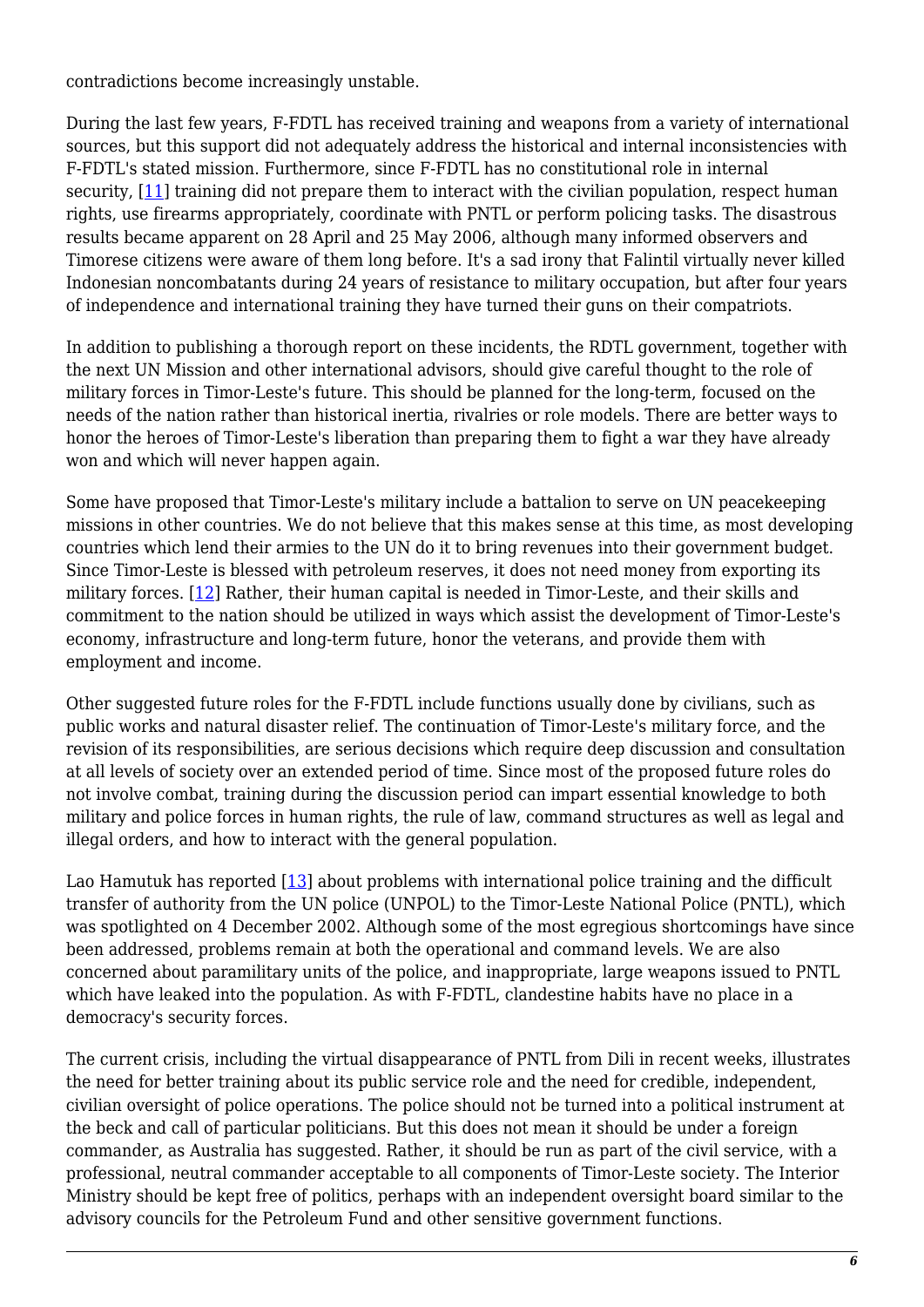#### **Economic development and capacity-building**

Traditionally, sustainable economic development has not been considered part of UN missions, but there is an unbreakable link between economic development and security. As Dili has graphically illustrated over the past month, a society with a significant proportion of unemployed, alienated young men can easily spin out of control if the institutions responsible for law and order are disrupted. Sporadic riots of such people occur occasionally even in long-established, prosperous democracies.

<span id="page-6-0"></span>Much has been written about the temporary "bubble economy" created by the fraction of UNTAET and UNMISET money that entered the Timor-Leste economy and provided employment and supported secondary businesses. In fact, less than 1% of the money spent on these missions paid salaries of Timor-Leste workers, [[14](#page-9-6)] and the bulk of the money received by international staff never came to Timor-Leste. Furthermore, these administrations were among the most militarized in history, with most of their personnel and the majority of their dollars allocated to armed forces.

As the UN increases its operations in Timor-Leste, it should use UN activities to stimulate Timor-Leste's nascent local economy. In the past, the UN imported many supplies and services (food, water, printing, etc.) from overseas, foregoing the opportunity to use money designated for Timor-Leste within the country. Priority was given to water, electricity and communications systems to support UN operations, rather than the nation as a whole. If more thought had been given to this, with a longer-term rather than a crisis response orientation, Timor-Leste's economic development would be stronger now, as more businesses and public services jump-started with UN expenditures would have survived the drawdown, continuing to provide jobs.

Another area where the UN and aid agencies can help is by promoting public employment. For ideological reasons, the World Bank and other agencies have pushed Timor-Leste to minimize the number of public-sector jobs. But since unemployment creates instability, and since Timor-Leste's petroleum revenues would allow it to employ significantly more government workers, there is no logical reason not to hire the people required to perform necessary functions, such as road construction and repair, school construction, health care delivery, and rural electrification. When countries like the United States experienced unemployment levels in the 1930s similar to Timor-Leste's today, they created the Works Progress Administration and the Civilian Conservation Corps. The UN Mission could hire large numbers of unemployed people on temporary contracts, putting their skills to productive use, improving their sense of participation in the society, imparting work skills and experience, and leading to some longer-term jobs.

<span id="page-6-1"></span>Timor-Leste's government has had difficulties administering programs and projects, partly because of inadequacies in capacity building, [[15](#page-9-7)] over-zealous anti-corruption procedures and excessive centralization. The UN could assist with expanded public works programs by providing training and advice and by helping to design improved, decentralized procedures.

All such activities must be undertaken in close coordination with the Timor-Leste government, and the international civil servants and consultants who implement them should have appropriate teaching and mentoring skills. They must be accountable to Timor-Leste's needs, rather than to UN organizational structures and distant supervisors. To accomplish this, the UN needs to conduct an long-overdue review of how it recruits, evaluates and promotes staff and volunteers.

It took UNTAET two years to realize that *Transitional*, not *Administration*, was the most important word in their name. Now that this is understood, international advisors should be selected for their ability to train and support local staff to do line functions, not to carry them out in isolation. Attention must also be given to trainers' language skills - not only politically selected Portuguese but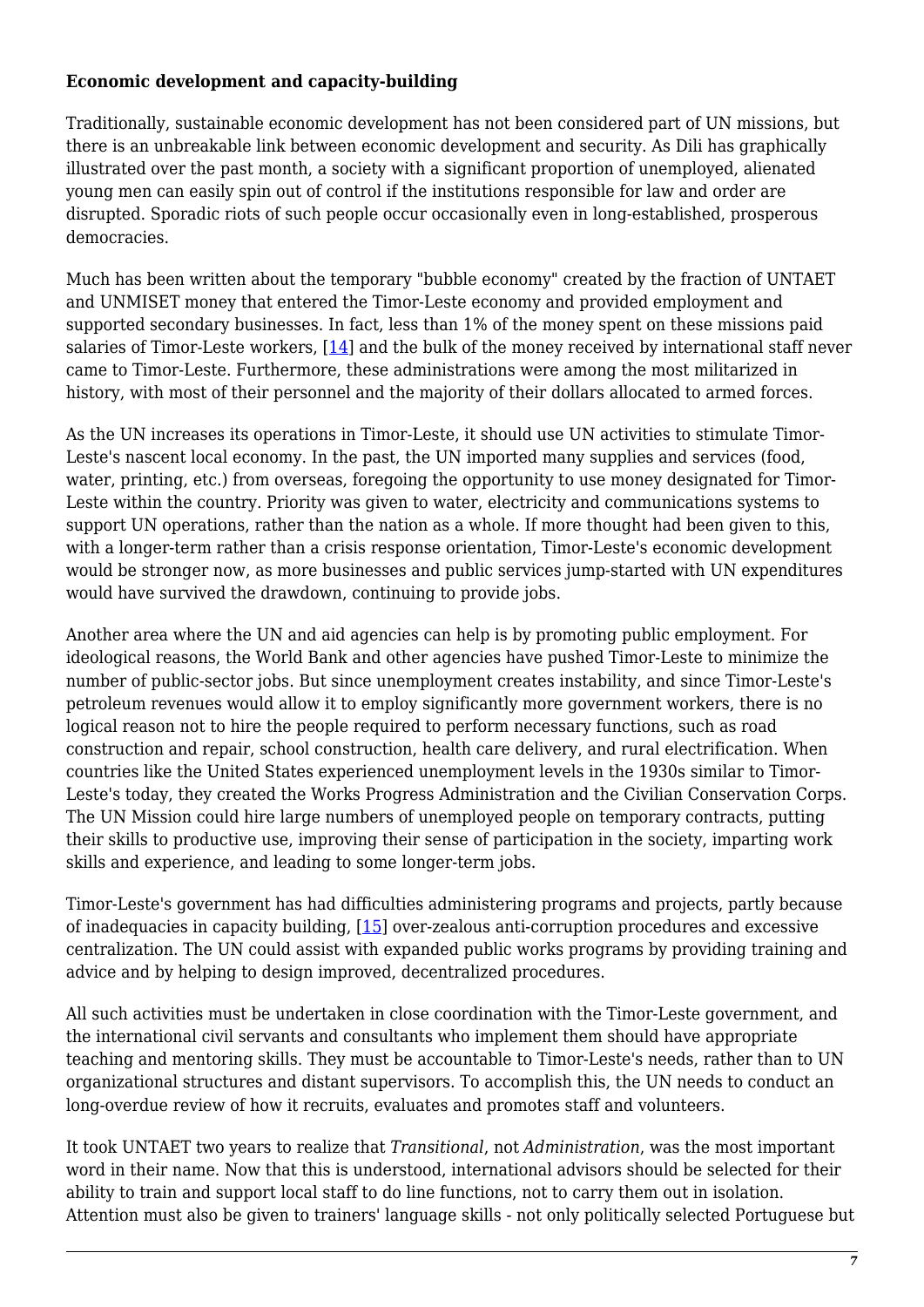also practically useful Tetum and Malay languages are important in training people whose formal education has been in Indonesian.

Previous UN Missions have a structural weakness which is particularly damaging to efforts to strengthen state institutions and their personnel: short-term contracts and delays in recruiting qualified international advisors. In a stable government, it can take a decade or more for someone to gain the skills and experience to manage a department or project, and they learn from their superiors and co-workers throughout this period. But in advisor-heavy Timor-Leste, mentors and advisors come and go several times a year, without enough time to fully understand the institutions or the people they are working with. Significant time is lost to recruitment delays, and advisors nearing the end of their short contracts spend their last months looking for their next assignment. There has to be a better way, and authorizing the mission for a longer period (see above) is a prerequisite.

#### **Civic Education and Democracy**

One of the root causes of the current crisis is that neither the public, government officials, nor politically active citizens have confidence in constitutional methods for resolving disputes. This is not surprising, as the great majority of Timor-Leste citizens have never lived in a functioning democracy where issues are debated and decided legally and peacefully. Broad-based civic education is necessary not only to teach the mechanisms of electoral processes, but to persuade the population that such processes can be effective and serve the long-term interests of the entire society, regardless of who wins in the short term.

The ineffectiveness of internationally-provided civic education and political party development in Timor-Leste can be seen from the results. Political debates are conducted ad hominem, rather than on substantive issues. Politicians attack their adversaries' integrity, rather than suggesting alternative policies. Dissatisfied voters insult or give up on their elected representatives, rather than persuading them to change their views. Political leaders are beholden to their party or patron, rather than the electorate. Media coverage amplifies personal charges and counter-charges, without analysis or facts to help the reader or viewer decide what is true. And when tensions escalate, most people - journalists, police and other civil servants, political leaders - abandon their public responsibilities to respond to personal and family needs. These are fundamental problems, which cannot be fixed by training in election law. But they must be addressed if Timor-Leste is to endure as a stable nation, where human rights are respected and disputes are resolved peacefully, legally and democratically.

As the UN works to re-establish the rule of law, it must also give attention to developing a consciousness in both leaders and the general public that healthy political debate, focused on issues and conducted respectfully and nonviolently, is an essential part of democracy. Reconciliation between formerly polarized individuals and institutions is essential, but it must incorporate compromise and common interests, not only apology, compensation and forgiveness. And it cannot substitute for justice.

<span id="page-7-0"></span>One of the contributing factors to the current crisis is the propensity of many Timorese to panic easily, a result of decades of military atrocities leaving nearly the entire population with posttraumatic stress disorder (PTSD). [[16](#page-9-8)] The UN should address this problem among the larger population, both as a public health matter and as a prerequisite for confidence in democratic processes. Communications media - telephone, newspapers, internet, radio and television - must be improved, made more accessible and utilized for rumor control and to disseminate complete and accurate information. When people do not trust information from public sources, they rely on rumor, imagination and disinformation, heightening tensions and displacement.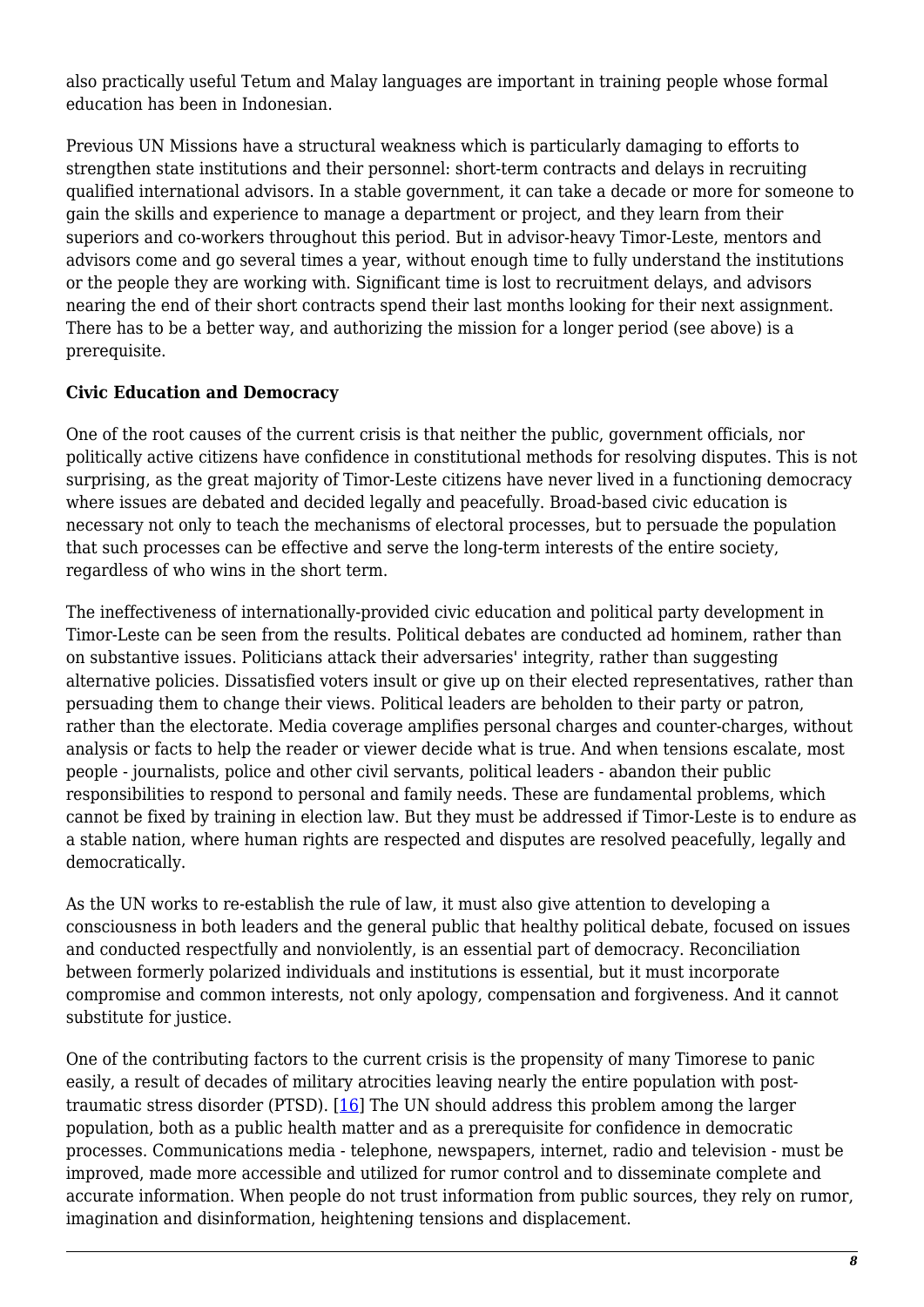#### **Conclusion**

Nation-building is always difficult, and Timor-Leste began with handicaps resulting from international criminality and deliberate ignorance prior to 1999. The millennium's first new nation was a "poster child" for successful (albeit belated) international intervention, but it has also been a guinea pig and training ground for experimental projects by the UN and other multilateral institutions. We hope that the current crisis is a wake-up call for both the international community and the Timorese leadership, and that the next UN mission in this country will prioritize the longterm needs of the million people who live in Timor-Leste, overcoming institutional practices and customary constraints to support their efforts to live in stability, democracy and peace. This would not only support state institutions in Timor-Leste, but could provide essential experience in successful institution-building and capacity development for the United Nations, as the international community enters a new era of peacebuilding.

## **Information about the author**

Charles Scheiner is a researcher at the [Timor-Leste Institute for Reconstruction Monitoring and](http://www.laohamutuk.org/) [Analysis](http://www.laohamutuk.org/), also known as La'o Hamutuk (Walking Together). Email: [charlie@laohamutuk.org.](mailto:charlie@laohamutuk.org)

This essay was [first published by La'o Hamutuk](http://www.laohamutuk.org/reports/UN/06LHSuggestUN.html) on 22 June 2006.

#### **End notes**

<span id="page-8-0"></span>[\[1\]](#page-1-0) "Your children are not your children. / They are the sons and daughters of Life's longing for itself. / They come through you but not from you, / And though they are with you, yet they belong not to you. / You may give them your love but not your thoughts. / For they have their own thoughts. / ... / You may strive to be like them, but seek not to make them like you." (excerpt from The Prophet by Kahlil Gibran, 1923).

<span id="page-8-1"></span>[\[2\]](#page-2-0) In May 2002, La'o Hamutuk published [East Timor Faces Post-UNTAET Challenges: What is to be](http://www.laohamutuk.org/Bulletin/2002/May/bulletinv3n4a.html#East-Timor-Faces) [done?](http://www.laohamutuk.org/Bulletin/2002/May/bulletinv3n4a.html#East-Timor-Faces)

<span id="page-8-2"></span>[\[3\]](#page-2-0) In July 2003 La'o Hamutuk [wrote to UN Secretary-General Kofi Annan](http://www.laohamutuk.org/misc/0307unmiset.html) evaluating UNMISET's performance and suggesting what the UN should do after UNMISET phased out in 2004.

<span id="page-8-3"></span>[\[4\]](#page-2-1) As early as April 2001, many Timorese observers identified financial and structural problems in UNTAET's administration. [La'o Hamutuk reported on budgetary issues](http://www.laohamutuk.org/Bulletin/2001/Apr/bulletinv2n1.html), highlighting how few of the hundreds of millions of dollars spent on Timor-Leste enter the local economy or follow Timorese priorities.

<span id="page-8-4"></span>[\[5\]](#page-3-0) S/Res. 1658 (2006), Section 1.

<span id="page-8-5"></span>[\[6\]](#page-3-1) S/2005/458. In October 2005, [La'o Hamutuk wrote to SRSG Sukehiro Hasegawa](http://www.laohamutuk.org/Justice/05LHtoSRSG.html) outlining the most important points relevant to "practically feasible approaches" to justice that he, the Secretary-General and the Security Council had requested. We have published dozens of articles and reports about different facets of the justice issue; see website index.

<span id="page-8-6"></span>[\[7\]](#page-3-2) See, for example, CAVR recommendation #7 (Justice and Truth) on page 183 of the English CAVR Executive Summary: "the Commission concludes that the demand for justice and accountability remains a fundamental issue in the lives of many East Timorese people and a potential obstacle to building a democratic society based upon respect for the rule of law and authentic reconciliation between individuals, families, communities and nations." [La'o Hamutuk's](http://www.laohamutuk.org/Bulletin/2006/Apr/bulletinv7n1.html#Editorial)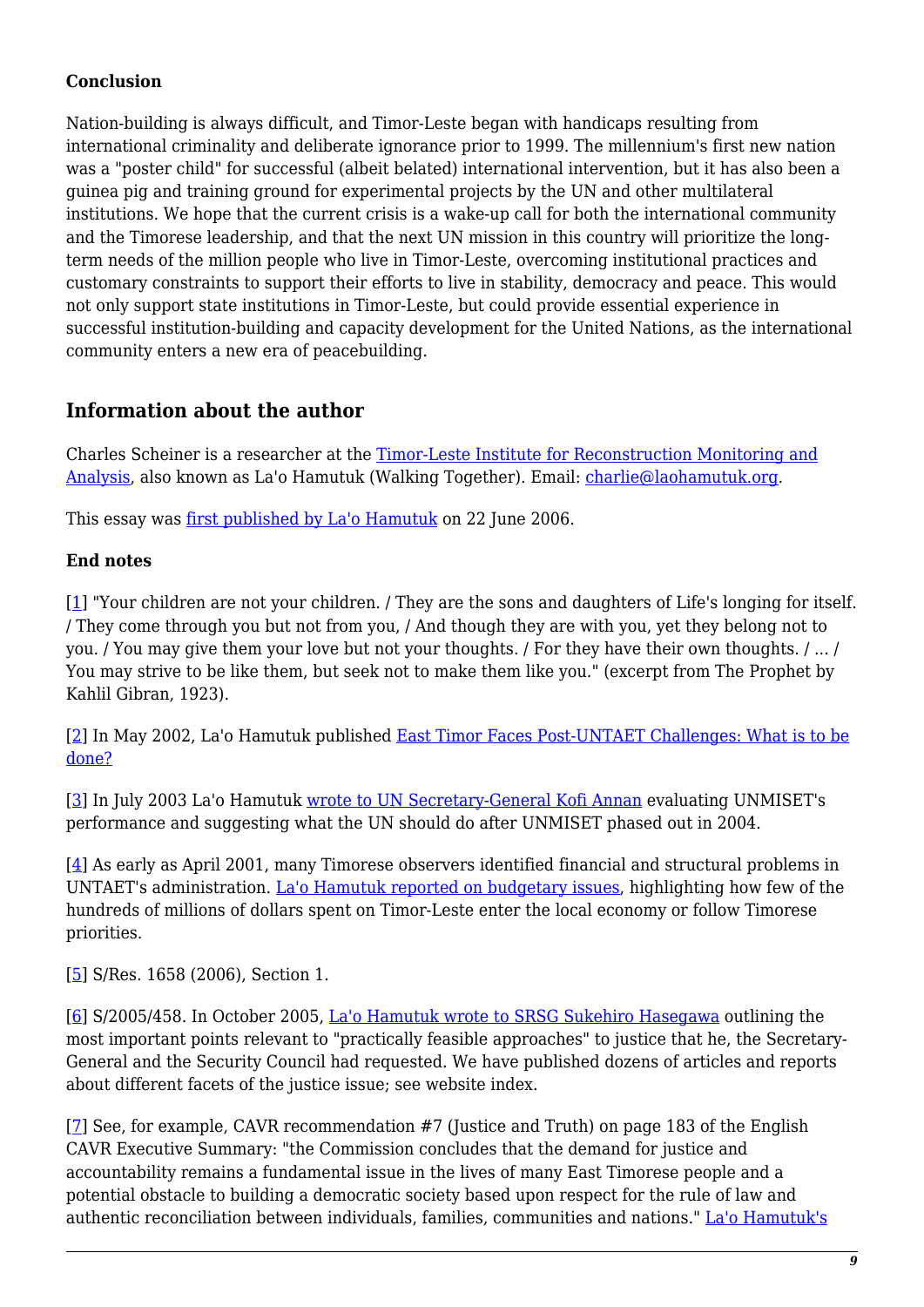[analysis of the CAVR recommendations](http://www.laohamutuk.org/Bulletin/2006/Apr/bulletinv7n1.html#Editorial).

<span id="page-9-0"></span>[\[8\]](#page-4-0) La'o Hamutuk, Can the Rule of Law Prevail? Pressure from UNHO Exacerbates Amos W Tax [Controversy,](http://www.laohamutuk.org/misc/02news.html) March 2002. After that article was published, SRSG Sergio Vieira de Mello decided to grant New York's wishes, and allowed the ship to depart without paying taxes required by UNTAET tax laws he had promulgated.

<span id="page-9-1"></span>[\[9\]](#page-4-1) La'o Hamutuk, [Disorder in East Timor: The International Community Must Accept Responsibility,](http://www.laohamutuk.org/misc/1202unrest.html) December 2002.

<span id="page-9-2"></span>[\[10\]](#page-4-2) La'o Hamutuk, [An Overview of FALINTIL'S Transformation to F-FDTL and its Implications](http://www.laohamutuk.org/Bulletin/2005/Apr/bulletinv6n1.html), April 2005.

<span id="page-9-3"></span>[\[11\]](#page-5-0) [RDTL Constitution,](http://www.laohamutuk.org/Justice/ConstitutionEng.pdf) Article 146.2 (Defense Force): "FALINTIL-FDTL shall guarantee national independence, territorial integrity and the freedom and security of the populations against any aggression or external threat, in respect for the constitutional order."

<span id="page-9-4"></span>[\[12\]](#page-5-1) At present, Timor-Leste has approximately \$600 million in its [Petroleum Fund](http://www.laohamutuk.org/Oil/PetFund/05PFIndex.htm) in the Federal Reserve Bank of New York. Although this money is set aside to be used sustainably with the benefit of future generations, some suggest that more of it could be spent now to establish security for the future and invest in human development.

Optimistically, Timor-Leste could net as much as \$1,000/soldier/month in UN reimbursements for PKF; this would be less than 2% of its current revenues from oil and gas.

<span id="page-9-5"></span>[\[13\]](#page-5-2) La'o Hamutuk has published two reports on UN support for Timor-Leste's police: [An Assessment](http://www.laohamutuk.org/Bulletin/2002/Feb/bulletinv3n1.html#Police-Mission) [of the UN's Police Mission in East Timor](http://www.laohamutuk.org/Bulletin/2002/Feb/bulletinv3n1.html#Police-Mission) (February 2002) and [UNMISET and Internal Security in](http://www.laohamutuk.org/Bulletin/2003/May/bulletinv4n2.html) [East Timor](http://www.laohamutuk.org/Bulletin/2003/May/bulletinv4n2.html) (May 2003).

<span id="page-9-6"></span>[\[14\]](#page-6-0) See La'o Hamutuk's [review of the UNTAET and related budgets in 2000-2001.](http://www.laohamutuk.org/Bulletin/2001/Apr/bulletinv2n1.html) The 2002-2004 UNMISET budget is depicted in an [article on UNMISET support for security](http://www.laohamutuk.org/Bulletin/2003/May/bulletinv4n2.html).

<span id="page-9-7"></span>[\[15\]](#page-6-1) See La'o Hamutuk's report on problems in [UNMISET support for public administration](http://www.laohamutuk.org/Bulletin/2005/Aug/bulletinv6n3.html#UNMISET_Support_for_Public_Administration__), 2005

<span id="page-9-8"></span>[\[16\]](#page-7-0) See La'o Hamutuk, [Panic and Reality in Dili,](http://www.laohamutuk.org/Justice/Panic/06LHFDTL.html) May 2006.

## **Nautilus invites your response**

The Austral Peace and Security Network invites your responses to this essay. Please send responses to the editor, Jane Mullett: [austral@rmit.edu.au](mailto:austral@rmit.edu.au). Responses will be considered for redistribution to the network only if they include the author's name, affiliation, and explicit consent.

Produced by the [Nautilus Institute at RMIT,](https://nautilus.org/publications/) Austral Peace and Security Network (APSNet). You can review the [2006 archives](http://nautilus.org/forums/2006/). You might like to [subscribe to the free bi-weekly newsletter](https://nautilus.org/mailman/listinfo/apsnet) .

View this online at: https://nautilus.org/apsnet/0622a-scheiner-html/